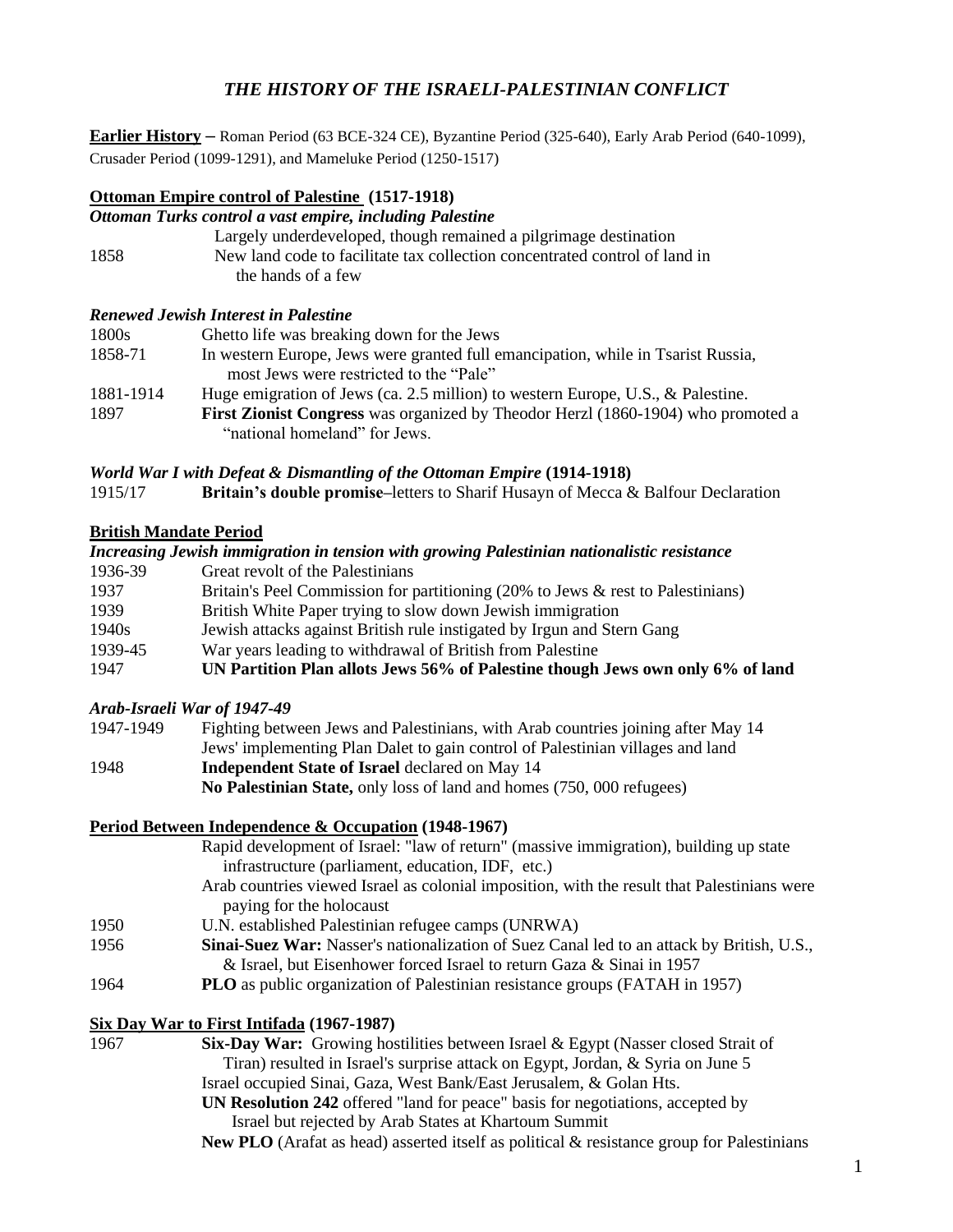| 1970 | "Black September" civil war in Jordan prompted PLO's move to Lebanon                             |
|------|--------------------------------------------------------------------------------------------------|
| 1973 | Yom Kippur War: ongoing skirmishes between Egypt & Israel culminated in surprise                 |
|      | attacks on Israel by Egypt & Syria with UN Resolution 338 calling for negotiations               |
| 1977 | Likud Victory: dramatic shift in Israeli politics, due to demographic changes and partly         |
|      | in reaction to international recognition of PLO and its use of terror attacks                    |
|      | Likud govt. encouraged more "illegal" settlements & rise of religious settler groups             |
| 1978 | Camp David Accords agreement returned Sinai to Egypt & emboldened Israel                         |
| 1982 | IDF's Invasion of Lebanon to eradicate PLO became a disaster for Israel                          |
|      |                                                                                                  |
|      | <b>1st Intifada &amp; Beyond (1987-2000)</b>                                                     |
| 1987 | <b>1st Intifada:</b> Palestinians' non-violent revolt due to neglect $\&$ oppressive conditions, |
|      | leading to Madrid Conference after 1st Gulf War & Pal. Nat. Council vote                         |
| 1993 | Oslo Process began, leading to Palestinian Authority established in Gaza & Jericho               |
| 1994 | Israel-Jordan Peace Agreement was signed.                                                        |
| 1995 | <b>Oslo II</b> established a plan for Israel's disengagement from the West Bank                  |
|      | (Areas A, B, & C)                                                                                |
| 1995 | Increased violence by extremist groups (Rabin assassinated and Hamas suicide<br>bombings)        |
| 1996 | Likud's Netanyahu won the Israeli election and withdrew support from the Oslo                    |
|      | agreement                                                                                        |
| 2000 | Camp David II (Clinton with Arafat & Barak)                                                      |
|      | 2nd Intifada & Confrontation with Hamas (2000-2018)                                              |
| 2000 | 2nd Intifada started after Sharon's September visit to Temple Mount                              |
| 2001 | Clinton Proposal (Dec.) & Taba Talks (Jan.)                                                      |
| 2002 | Sharon as prime minister launched "Operation Defensive Shield" (arrests Arafat)                  |
|      | Saudi Peace Plan was endorsed by Arab League, while U.N. Resolution 1397 affirmed a              |
|      | two-state solution                                                                               |
|      | Construction of a Security-fence was begun by Israel                                             |
| 2003 | Iraqi War begun by U.S. and Britain ("Road Map" announced by Bush White House)                   |
| 2005 | Gaza withdrawal was completed by Sharon government                                               |
| 2006 | <b>Hamas</b> gained majority in Jan. 25 <sup>th</sup> Palestinian elections                      |
| 2006 | War between Hezbollah & Israel                                                                   |
| 2007 | Unity govt. between Fatah & Hamas, but later hostile takeover of Gaza by Hamas                   |
|      | <b>Annapolis Summit</b> hosted by Bush Administration                                            |
| 2009 | First Gaza War or "Operation Cast Lead" (just prior to Obama's inauguration)                     |
| 2010 | Gaza Flotilla Raid (Turkish activists involved)                                                  |
|      | Direct talks between Israel & PA launched by Obama Administration                                |
| 2011 | Abbas of PA seeks recognition of Palestinian State from UN (upgraded in 2012 to non-             |
|      | member observer state status; Israel retaliated by approving more settlements)                   |
| 2012 | Continuing hostility between Israel and Hamas (numerous airstrikes into Gaza)                    |
| 2014 | IDF launched "Operation Protective Edge" into Gaza (peace talks suspended)                       |
| 2015 | Israeli elections on March 17 and Vatican's recognition of Palestinian State                     |
| 2016 | U.S. abstains on UN Resolution condemning Israeli settlements                                    |
| 2017 | Israel passes law retroactively legalizing about 4000 settler homes on Palestinian land          |
| 2017 | Hamas declares willingness to accept Interim Palestinian State within 1967 borders               |
| 2018 | President Trump moves US Embassy to Jerusalem after recognizing it as Israel's Capital           |
| 2018 | Israeli Knesset passed controversial Nation-State Law, granting "the right to exercise national  |
|      | self-determination" uniquely to the Jewish people in Israel                                      |
| 2018 | Trump administration moves U.S. Embassy to Jerusalem and recognizes Golan Hts. as part of        |
|      | Israel (2019).                                                                                   |
| 2019 | Israeli Elections (Netanyahu to continue as Prime Minister) and Netanyahu (Likud Party) forms    |
|      | a coalition government with Gantz (Blue & White Party) on April 20, 2020                         |
| 2020 | Trump Peace Plan, "Peace to Prosperity," unveiled in January, 2020.                              |
|      |                                                                                                  |